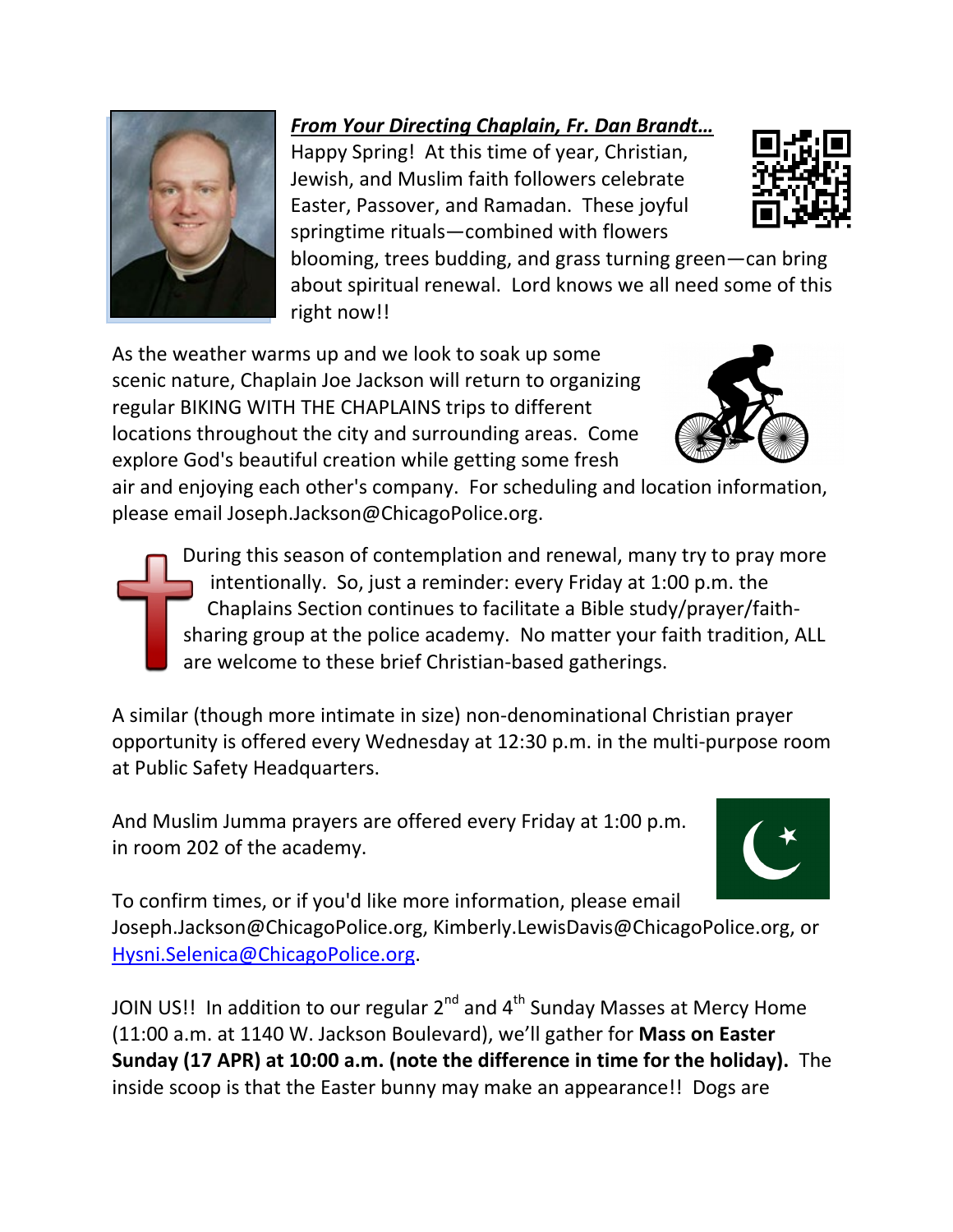welcome too! So that social distancing can be observed, we gather in the indoor soccer field rather than the chapel. More information can be found on the "Police Masses" link at [www.ChicagoPCM.org](http://www.chicagopcm.org/)

That same website, as well as our FaceBook page, features LOTS of helpful information and resources for you and your families.

Thank God, we return to holding a live St. Jude March. See you on Museum Campus Drive for 8:00 a.m. step-off on Sunday, 01 MAY 2022.

On 21 MAR 2022, newly-promoted Detective Sarah Lombardi was sworn in along with 97 other new detectives. Congratulations on your promotion...now get out there and solve some crimes!